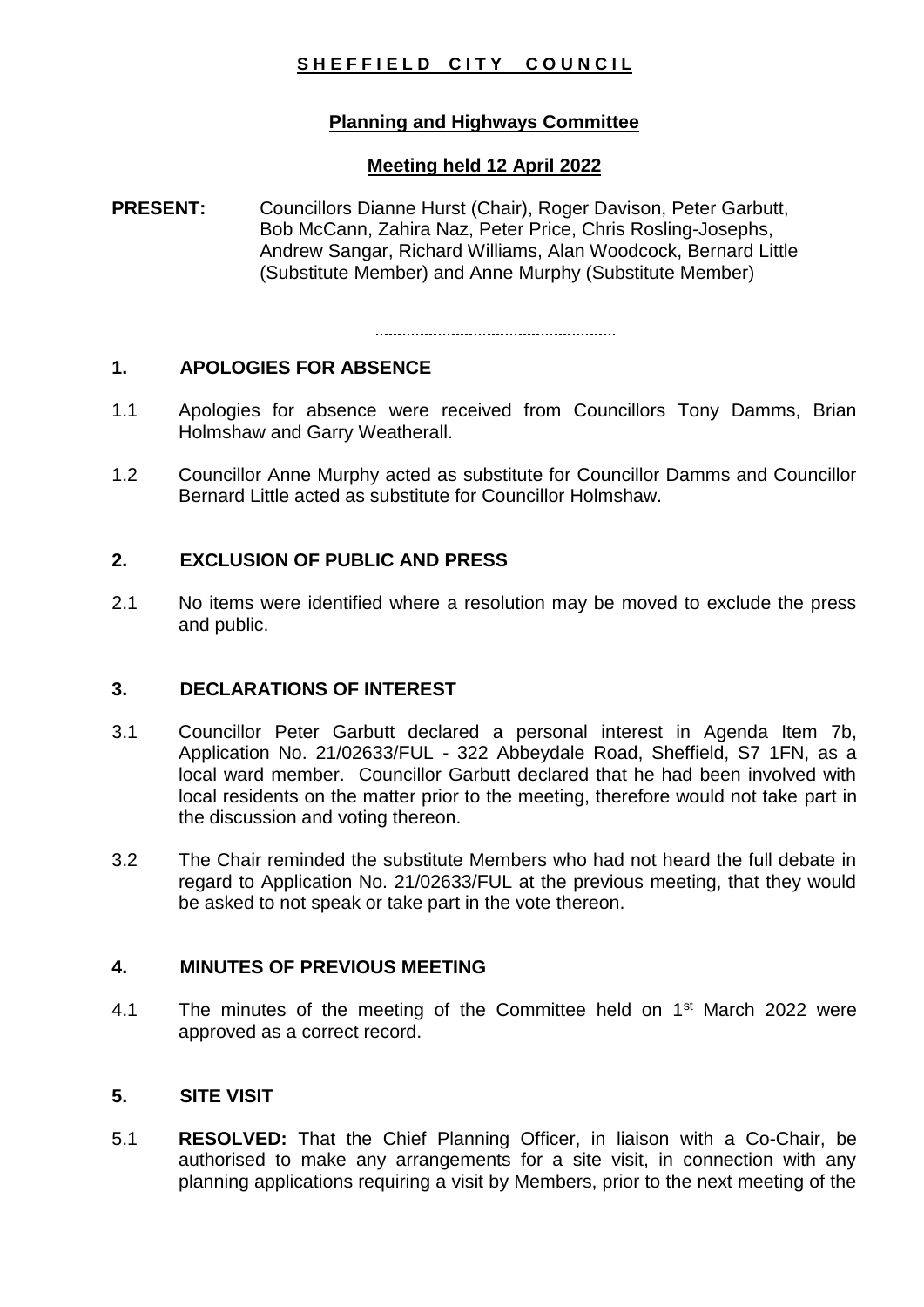Committee.

#### **6. APPLICATIONS UNDER VARIOUS ACTS/REGULATIONS**

#### **6a. APPLICATION NO. 21/04709/FUL - 16 COLLEGIATE CRESCENT, SHEFFIELD, S10 2BA**

- 6a.1 An additional written statement from the applicant and additional neighbour representations along with the officer responses were included within the Supplementary Report circulated and summarised at the meeting.
- 6a.2 The Officer presented the report which gave details of the application and highlighted the history of the site and the key issues in addition to presenting photographs of the site which were provided to committee members in advance of the meeting.
- 6a.3 David Cottam attended the meeting and spoke against the application.
- 6a.4 Members were reminded of the Public Sector Equality Duty.
- 6a.5 The Committee considered the report and recommended conditions having regard to the development plan, the National Planning Policy Framework and other relevant considerations as summarised in the report and supplementary report, now submitted.
- 6a.6 **RESOLVED:** That an application for planning permission be GRANTED, conditionally, for the reasons set out in the report and supplementary report, for the change of use to residential institution (Use Class C2) at 16 Collegiate Crescent, Sheffield, S10 2BA (Application No. 21/04709/FUL).

#### **6b. APPLICATION NO. 21/02633/FUL - 322 ABBEYDALE ROAD, SHEFFIELD, S7 1FN**

- 6b.1 The Chair reminded those Members who had not been present at the previous meeting that they should not take part in the discussion or vote on the application. Councillors Peter Garbutt and Anne Murphy left the meeting at this point.
- 6b.2 Councillor Bernard Little remained in the meeting, as he had also been a substitute at the previous meeting.
- 6b.3 The Officer presented the report which gave details of the application and highlighted the history of the site and the key issues in addition to presenting photographs of the site which were provided to committee members in advance of the meeting. The Officer reminded Members of the discussions held at the previous meeting at which the application had been deferred.
- 6b.4 Nicole Jewitt and Councillor Paul Turpin attended the meeting and spoke in favour of the application.